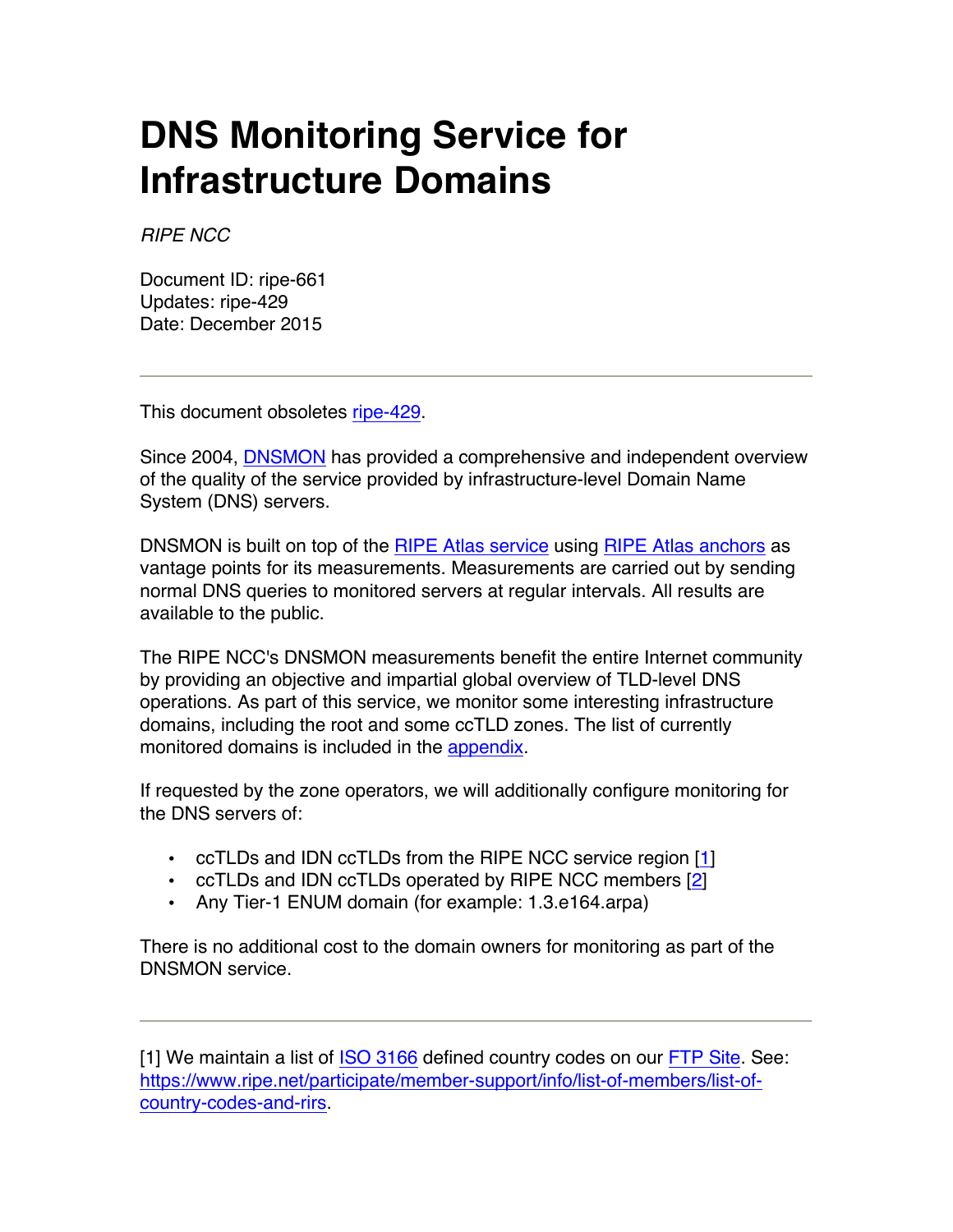<span id="page-1-1"></span>For a list of defined IDN ccTLDs, see: [https://www.iana.org/domains/root/db.](https://www.iana.org/domains/root/db) For an overview of countries in the RIPE service region, see: [https://www.ripe.net/participate/member-support/info/list-of-members.](https://www.ripe.net/participate/member-support/info/list-of-members) [2] For a list of member organisations, see: [https://www.ripe.net/participate/member-support/info/list-of-members.](https://www.ripe.net/participate/member-support/info/list-of-members) Information on how to become a member can be found here: [https://www.ripe.net/participate/member-support/become-a-member.](https://www.ripe.net/participate/member-support/become-a-member)

## <span id="page-1-0"></span>**Appendix**

. root

a.root-servers.net. b.root-servers.net. c.root-servers.net. d.root-servers.net. e.root-servers.net. f.root-servers.net. g.root-servers.net. h.root-servers.net. i.root-servers.net. j.root-servers.net. k.root-servers.net. l.root-servers.net. m.root-servers.net. in-addr.arpa. ip6.arpa. com. net. org. int. e164.arpa. 3.4.e164.arpa. 4.4.e164.arpa. 9.4.e164.arpa. ao. aq. at. au. be. ca. cf.

ch.